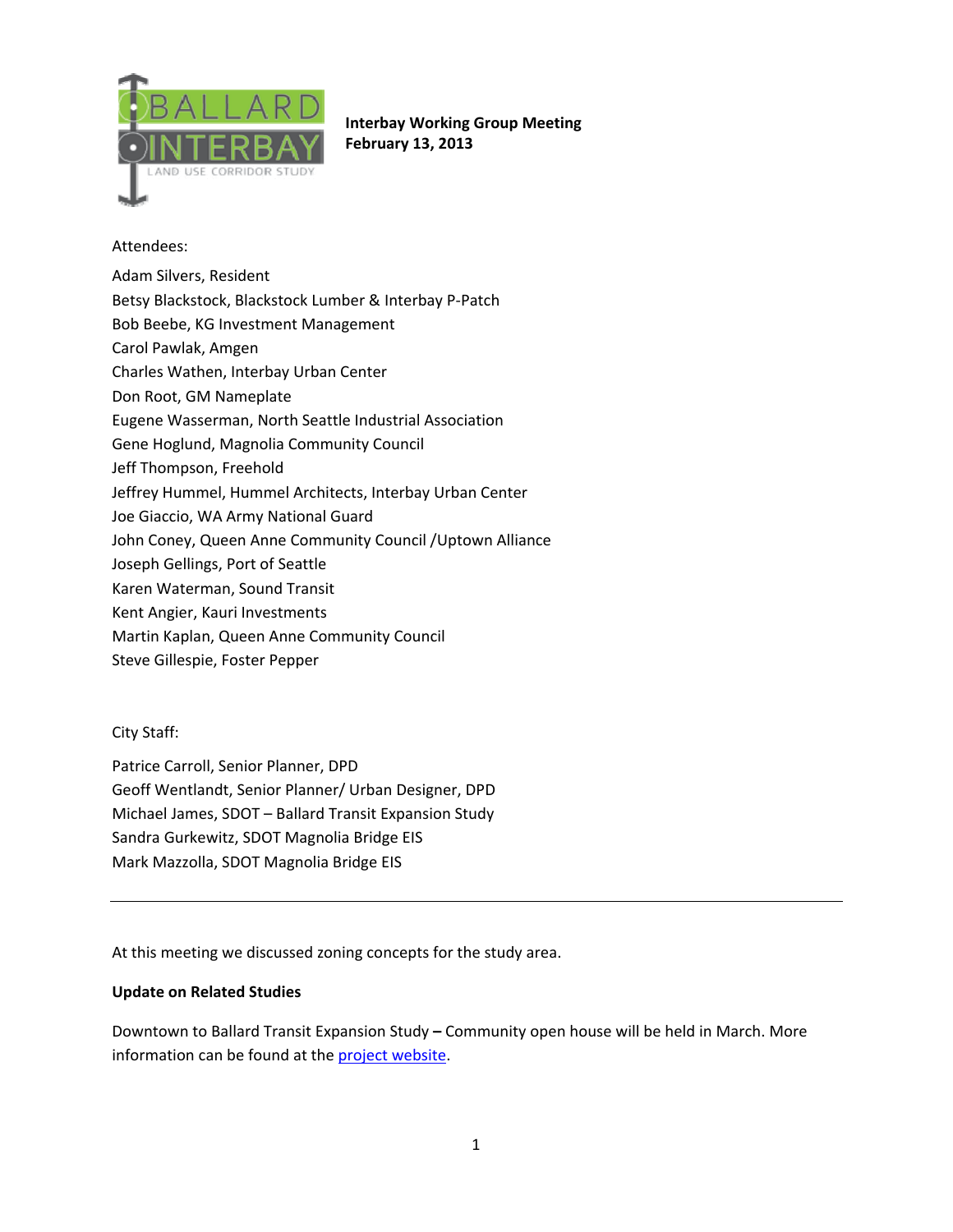Magnolia Bridge EIS – SDOT will be updating the EIS for the Magnolia Bridge project. This will include new traffic counts for 15<sup>th</sup> Ave.

### **Zoning Overview**

The study area contains 11 different zones:

- 3 Low rise residential zones (LR1, LR2, LR3). These three zones range from the least intensive LR1 zone that is most similar in scale to single family on minor or collector streets to LR3 which is primarily multi‐story apartments located on arterial streets.
- 2 Neighborhood Commercial zones (NC2, NC3) are for pedestrian‐oriented shopping area. NC2 is smaller in size and scale, and serves a local clientele. NC3 is larger and serves a citywide or regional clientele. Volume of foot traffic would be greater in NC3. There is also a "P" designation that is sometimes used with NC zones that requires certain uses at street level, and applies development standards to make the facades more transparent and interesting to pedestrians.
- 2 Commercial zones (C1, C2) are for auto oriented shopping and commercial areas. C1 is primarily retail while C2 is intended for non‐retail commercial. C2 can also include manufacturing and warehousing.
- 1 Seattle Mixed Dravus (SM-D) provides for a wide range of uses, to encourage development of the area into a mixed‐use neighborhood and includes a zoning incentive to include affordable housing.
- 3 Industrial zones (IG2, IB, IC) Allow a mix of industrial and a set amount of non‐industrial uses. Residential use is not allowed. IG is the most restrictive while IC allows unlimited office development but caps retail at 75,000 sf.

# (See website for zoning summary chart)

Based on discussion of land use concepts at the last meeting, DPD dismissed concepts to support a continuation of existing land use pattern or to support a complete transition to urban mixed use area. A range of zoning options that increase flexibility in Interbay were drafted for discussion.

A concept for a new zone, Mixed Use Production, was introduced which would be the most flexible

#### **Options for the North Area**

Four options to increase flexibility in the use of industrial lands in the north area near Dravus were presented.

• Alt. A - Retain more restrictive IG zoning adjacent to the RR. Rezone remaining industrial lands from IG to IC which will allow larger retail stores, and no size restriction for office development. No change to BINMIC boundary.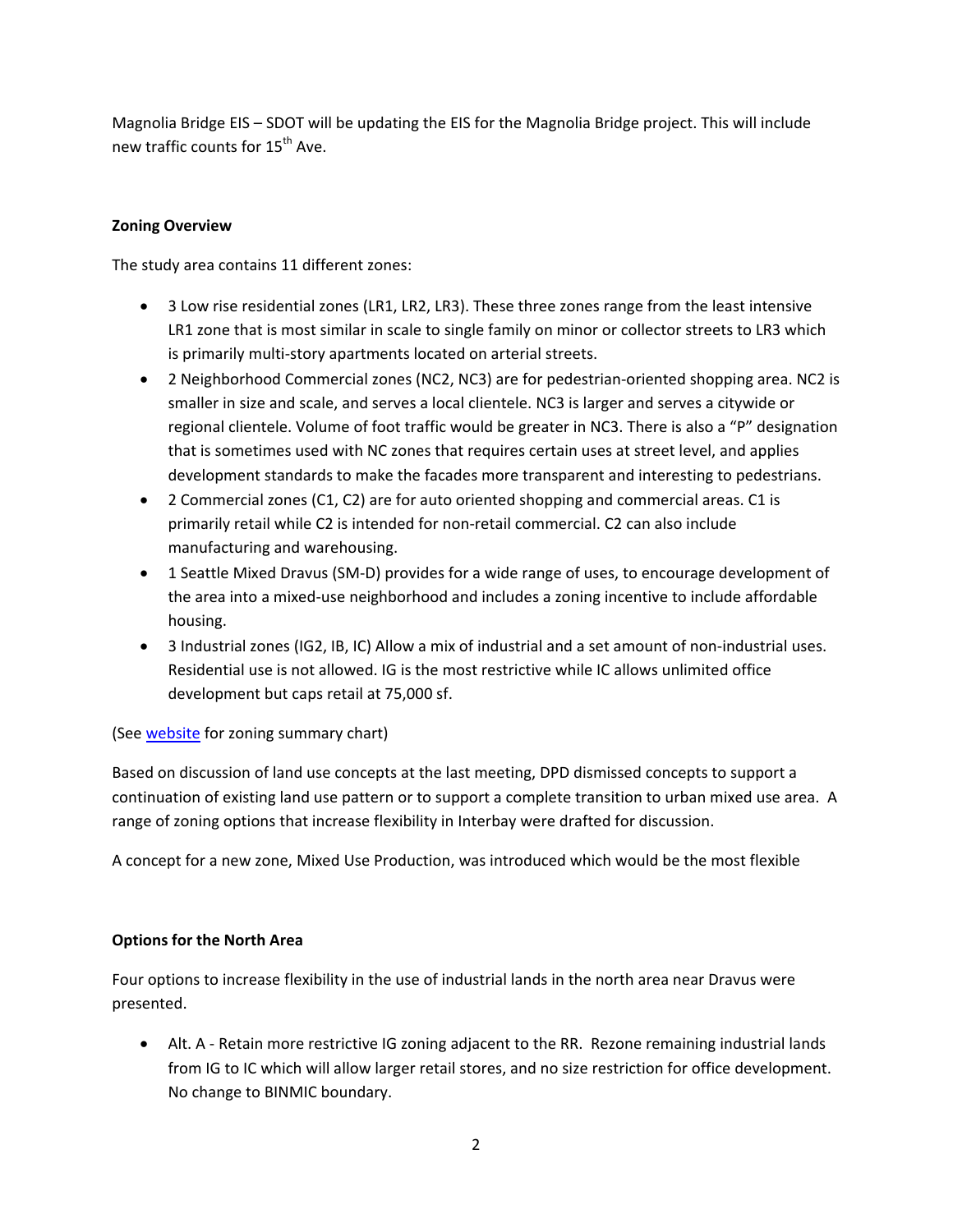- Alt. B Rezone almost all of IG zoned lands to IC. Small change to BINMIC boundary which removes 1.1 acres from the BINMIC to be rezoned to SM‐D to reflect the existing commercial development.
- Alt. C –Expand the SM zone west along Dravus St. and north of Bertona St. to encourage more residential development. Designate a segment of Dravus St. a class 1 pedestrian street to encourage active street levels uses. Expand NC zone on eastside of 15<sup>th</sup> Ave. Remove 8.7 acres from BINMIC. Rezone remaining industrial lands adjacent to RR and Emerson to IC.
- Alt. D Rezone all the industrial land to Mixed Local Production, a new industrial zone that would not have maximum use restrictions, but would require some (~25%) of building to be reserved for light manufacturing/ production uses. No change to BINMIC boundary.

### **Comments and Feedback on Zoning Options for North Area:**

- Request to present "change" objectively. A proposal could be a major change for some and minor change for others.
- Developers do need some incentive to build- current situation just doesn't work.
- Focus on allowing range of uses, and let it evolve on its own. If there is no market, that use won't occur.
- Option A is simply a change from IG (general industrial) to IC (industrial commercial).
- There is no demand for small scale retail space in this area.
- Interbay is a good location for affordable, lower cost housing.
- No support for Mixed Local Production a zoning incentive to support manufacturing / production uses.
- This incentive approach was tried with street level commercial uses and didn't work. Makes whole development more expensive by requiring uses there is no market demand for. Let the market decide what use is needed.
- How would the new zoning idea incentivize small/local manufacturing ? It is difficult to comment without more information on how it would work. Also, what exact types of small local manufacturing would be incentivized?
- Small manufacturing / production is not new, this activity has been here.
- Small parcel size will help retain small manufacturers.
- The only difference between Seattle Mixed (SM) and the proposed Mixed Local Production is that SM allows residential.
- Residential development is the most profitable. More residential will drive industry out.
- Along the RR not appropriate for residential. It is a good location for auto/ repair businesses being squeezed out of Ballard.
- Support the basic planning concept of not locating residential directly adjacent to industry. There should be a buffer between the rail line and any residential uses.
- Train/ railyard noise and vibration noise is just as loud in existing residential areas on Magnolia Hill. Noise from trains is low frequency and can be attenuated with right construction.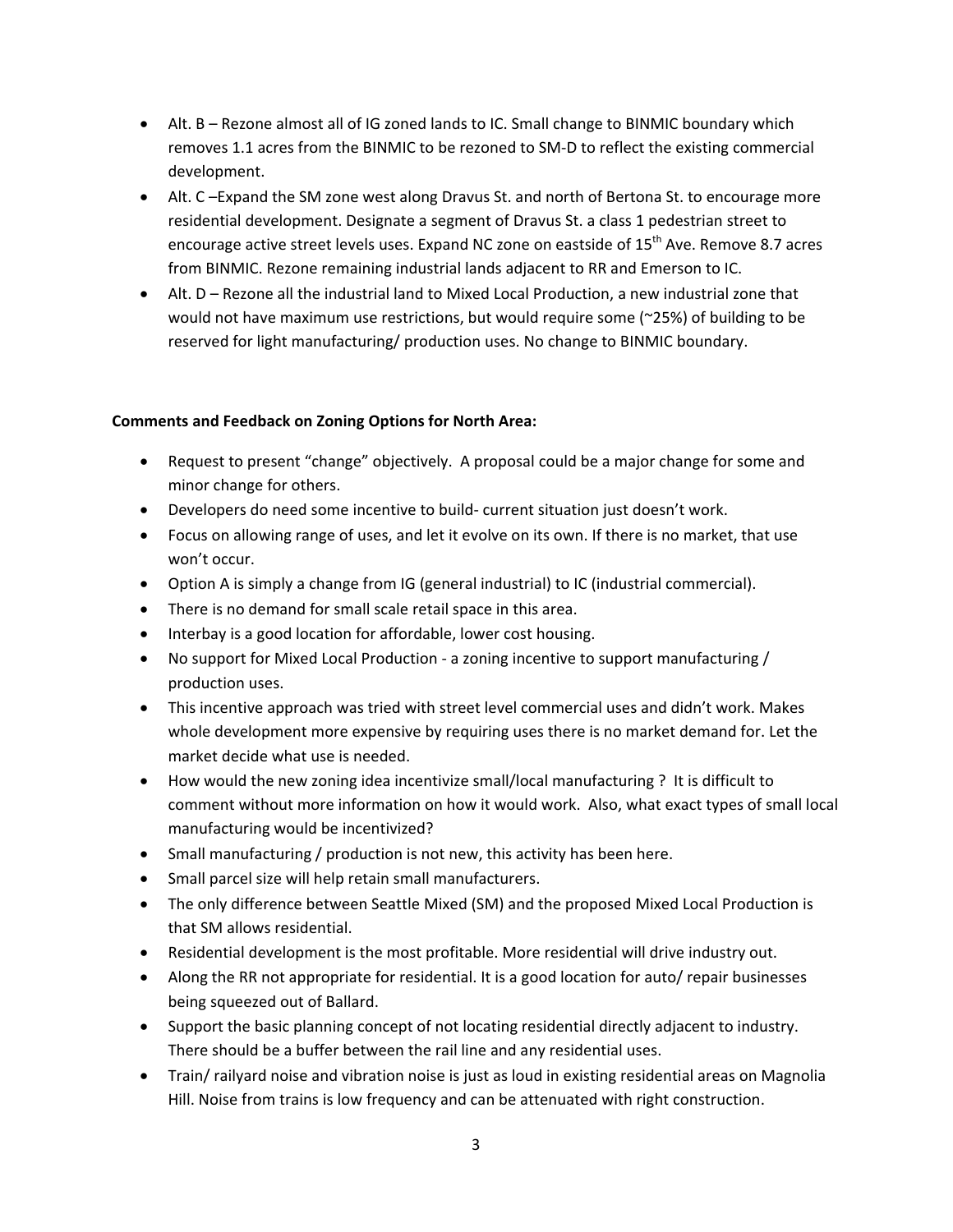- Vibration is also an issue for adjacent sites and cannot be mitigated.
- Retaining industrial zoning in a strip along the RR is not feasible. You might as well make it all residential.
- Some limited higher density or mixed use east of  $15<sup>th</sup>$  Ave near Dravus St. makes sense.

Prefer Alt B or Alt C the most.

#### **Options for the South Area**

Three options to increase flexibility in the use of industrial lands in the south area near Whole Foods were presented.

- Alt. A Retain more restrictive IG zoning adjacent to the RR (Amory site). Rezone the remainder of the industrial lands from IG to IC which will allow larger retail stores and no use limit on office development. No change to BINMIC boundary.
- Alt. B Remove properties near Armory Way and the Interbay Urban Center from the BINMIC (15.7 ac) and rezone from IG to C2 which would allow even larger (big box) retail stores. Rezone remaining industrial lands (mostly Port and Armory property) from IG to new zone ‐ Mixed Local Production.
- Alt. C Remove Armory Way properties and the Amory from the BINMIC (41.7 ac). Rezone Armory Way properties as commercial (same as Alt. B). Do not rezone the Amory site at this time, but encourage or require any future rezone to be based on a master plan for this site.

# **Comments and Feedback on Zoning Options for South Area:**

- See comments above regarding Mixed Local Production District.
- Expanding the IC zoning on west makes sense.
- Not in favor of residential west of  $15^{th}$  Ave.
- Developers want to develop office and retail, not housing.
- Interbay is a good location for housing-good road access and transit.
- C zones allow residential as of right (C‐1) or as a conditional use (C‐2)
- Seattle lacks a "pure commercial" zone‐ one that would allow any size retail, but prohibit residential. This study should look at modifying a C zone to allow large commercial but not residential.
- IC zone would not allow big box retail. Those retailers need 100,000 sf or more. C2 is the only zone that would allow big box retail.
- Owner of Interbay Urban Center is adding a traffic light at Howe Street at his own expense to improve access to site and safety.
- Traffic and circulation impacts associated with large format retail would have to be evaluated.
- These materials will be taken back to the Magnolia Community Club, and more complete comments will be returned to the project team.
- Port would strongly object to expanding the commercial zone if it allows residential even as a conditional use.